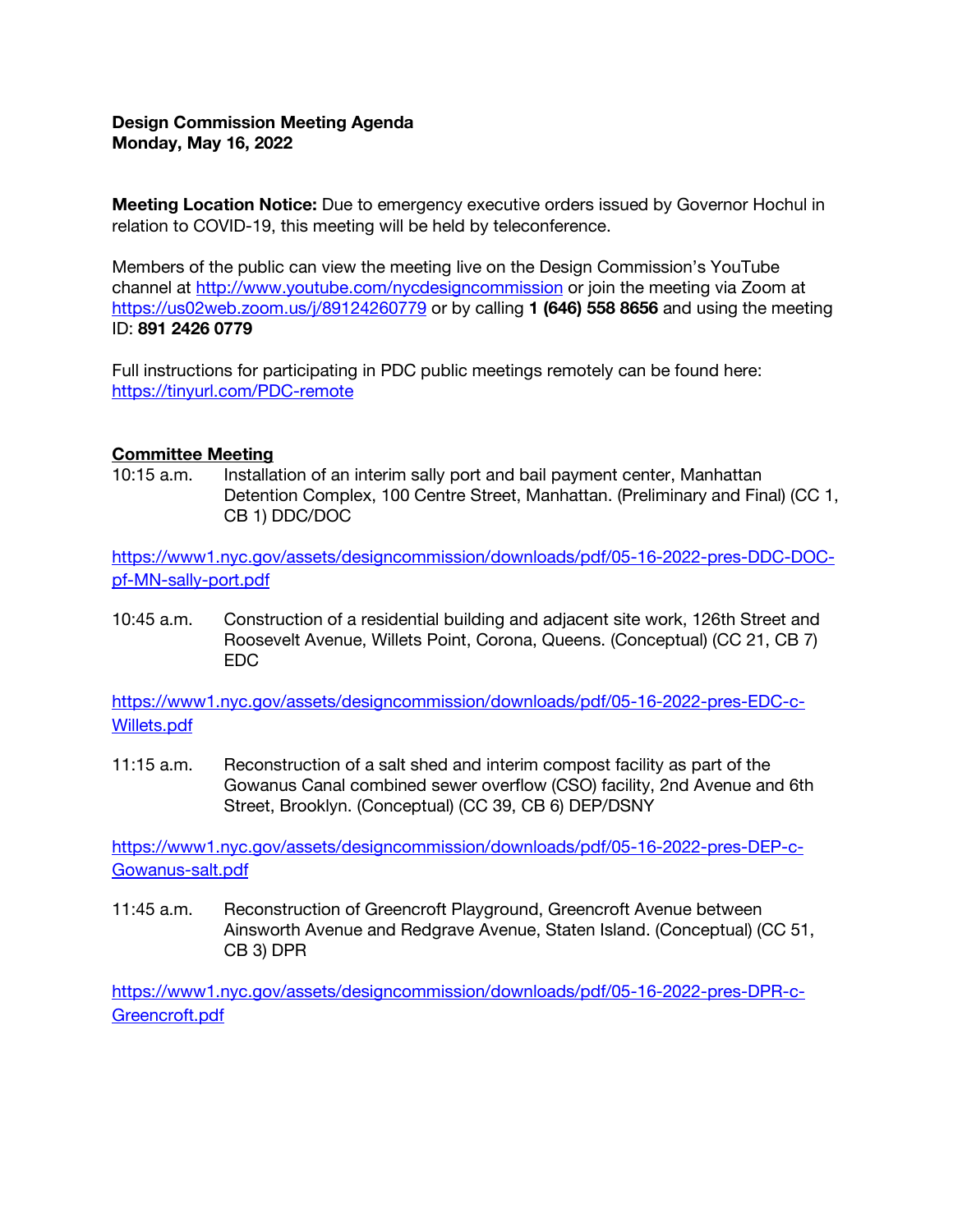12:15 p.m. Reconstruction of Haffen Park, Burke Avenue, Ely Avenue, Hammersley Avenue, and Gunther Avenue, Bronx. (Preliminary) (CC 12, CB 12) DPR

> Rehabilitation of a pool facility and adjacent site work, Haffen Park, Burke Avenue and Ely Avenue, Bronx. (Preliminary) (CC 12, CB 12) DPR

[https://www1.nyc.gov/assets/designcommission/downloads/pdf/05-16-2022-pres-DPR-p-](https://www1.nyc.gov/assets/designcommission/downloads/pdf/05-16-2022-pres-DPR-p-Haffen.pdf)[Haffen.pdf](https://www1.nyc.gov/assets/designcommission/downloads/pdf/05-16-2022-pres-DPR-p-Haffen.pdf)

#### Public Meeting

### 12:45 p.m. Consent items

- 28097: Construction of a covered walkway, Substation F, Paulding Street at Welding Road, Brooklyn Navy Yard Industrial Park, Brooklyn. (Preliminary) (CC 33, CB 2) BNYDC
- 28098: Installation of louvers (Suite 805 & 806), Building 303 (formerly Building 399), Sands Street between Navy Street, Third Street, and Chauncey Avenue, Brooklyn Navy Yard Industrial Park, Brooklyn. (Preliminary and Final) (CC 33, CB 2) BNYDC
- 28099: Reconstruction of Building 74, Chauncey Avenue between 4th Street and 5th Street, Brooklyn Navy Yard Industrial Park, Brooklyn. (Final) (CC 33, CB 2) BNYDC
- 28100: Construction of an addition and adjacent site work, Eastern Parkway Library, 1044 Eastern Parkway, Brooklyn. (Preliminary) (CC 35, CB 9) DDC/BPL
- 28101: Installation of *Water Offering* by William Lamson, Queens Botanical Garden, 43- 50 Main Street, Elder Avenue between 134th Street and 136th Street, Flushing, Queens. (Preliminary) (CC 20, CB 7) DDC/DCLA%/DPR
- 28102: Reconstruction of an asphalt plant, including construction of an interim administration building, and adjacent site work, Harper Street Yard, 30-01 Harper Street, Corona, Queens. (Final) (CC 20, CB 7) DDC/DOT
- 28103: Rehabilitation of five pre-houses, Primary Settling Tanks, 3rd Drive between B Road and H Road, Wards Island Wastewater Resource Recovery Facility, Wards Island, Manhattan. (Final) (CC 8, CB 11) DEP
- 28104: Installation of prototypical signage, Brownsville Health Center, 259 Bristol Street, Brooklyn. (Final) (CC 41, CB 16) DOH
- 28105: Installation of prototypical signage, East Harlem Health Center, 158 East 115th Street, Manhattan. (Final) (CC 8, CB 11) DOH
- 28106: Construction of a plaza, 12th Street between 44th Avenue and 43rd Road, Long Island City, Queens. (Preliminary and Final) (CC 26, CB 2) DOT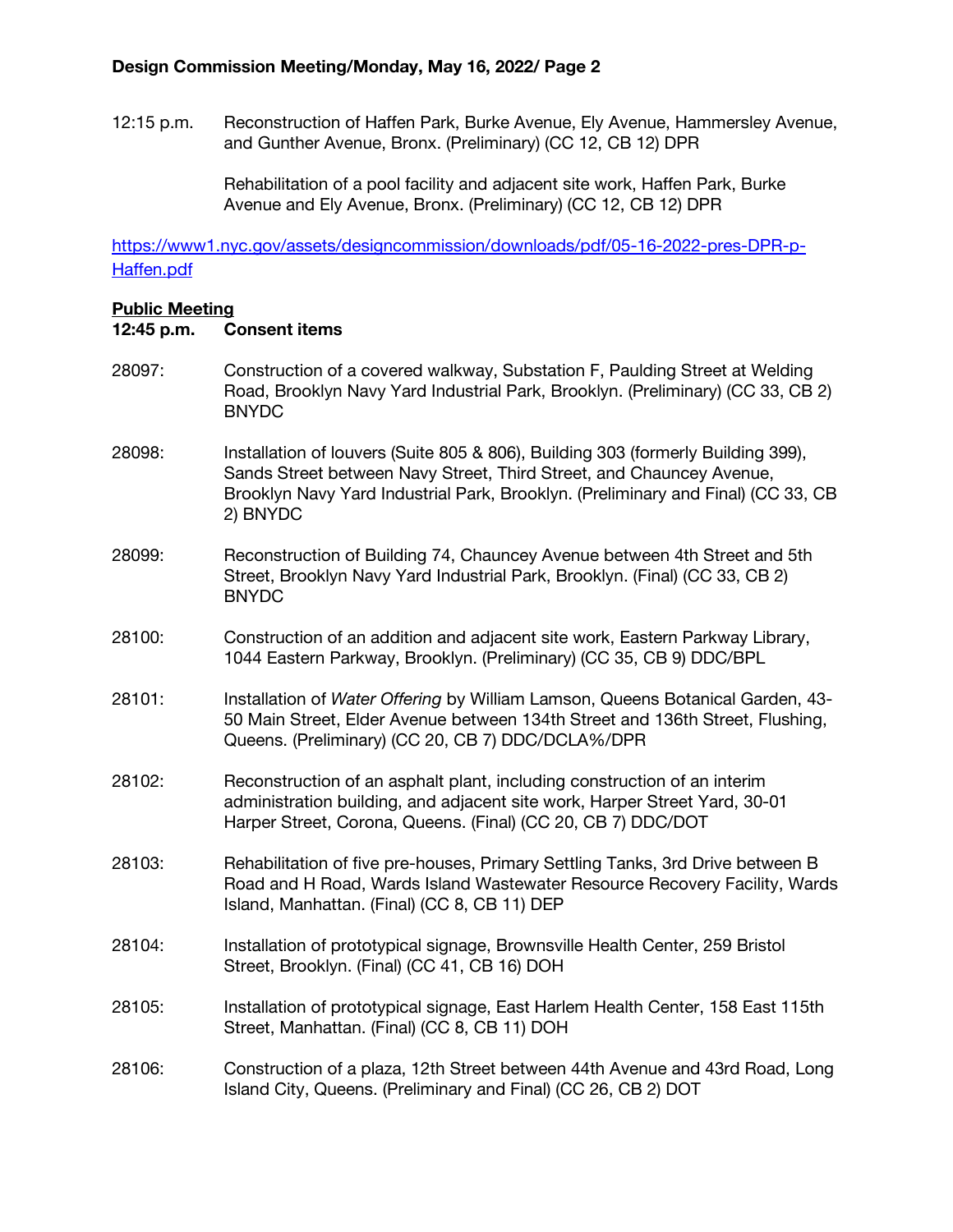# Design Commission Meeting/Monday, May 16, 2022/ Page 3

| 28107: | Installation of a distinctive sidewalk, 2 Pennsylvania Plaza, Seventh Avenue,<br>West 31st Street, and West 33rd Street, Manhattan. (Preliminary and Final) (CC<br>3, CB 5) DOT                                        |
|--------|------------------------------------------------------------------------------------------------------------------------------------------------------------------------------------------------------------------------|
| 28108: | Construction of Plaza 33, including installation of a distinctive sidewalk, West<br>33rd Street at Seventh Avenue, Manhattan. (Final) (CC 3, CB 5) DOT                                                                 |
| 28109: | Removal of a distinctive sidewalk, 49 Fulton Street, between Pearl Street and<br>Cliff Street, Manhattan. (Preliminary and Final) (CC 1, CB 1) DOT                                                                     |
| 28110: | Installation of commemorative plaques and a flagpole, 239th Street median at<br>Hillside Avenue, Bellerose, Queens. (Final) (CC 23, CB 13) DOT                                                                         |
| 28111: | Rehabilitation of a comfort station, Hoffman Park, Hoffman Drive between 58th<br>Avenue and Woodhaven Boulevard, Elmhurst, Queens. (Preliminary) (CC 25, CB<br>4) DPR                                                  |
| 28112: | Reconstruction of a multipurpose play area, Jamaica Playground, adjacent to<br>P.S. 40 (Samuel Huntington School), Brinkerhoff Avenue and 160th Street,<br>Jamaica, Queens. (Preliminary and Final) (CC 28, CB 12) DPR |
| 28113: | Reconstruction of Laurelton Playground, 136th Avenue, Brookville Boulevard,<br>and 137th Avenue, Rosedale, Queens. (Final) (CC 31, CB 13) DPR                                                                          |
| 28114: | Reconstruction of the basketball courts, Rochdale Park, Guy R. Brewer<br>Boulevard and 134th Avenue, Jamaica, Queens. (Final) (CC 28, CB 12) DPR                                                                       |
| 28115: | Construction of Lower Concourse Park, including a comfort station and<br>interpretive signage, East 144th Street, East 146th Street and the Harlem River,<br>Bronx. (Final) (CC 8, CB 1) EDC/DPR                       |
| 28116: | Installation of rooftop mechanical equipment, Building 12, FDNY Fire Training<br>Academy, 15 Reilly Boulevard, Randall's Island, Manhattan. (Preliminary and<br>Final) (CC 8, CB 11) FDNY                              |
| 28117: | Installation of rooftop mechanical equipment, Flushing Community Library, 41-<br>17 Main Street, Flushing, Queens. (Preliminary and Final) (CC 20, CB 7) QL                                                            |
| 28118: | Installation of rooftop mechanical equipment, Laurelton Community Library,<br>134-26-225th Street, Springfield Gardens, Queens. (Preliminary and Final) (CC<br>31, CB 13) QL                                           |

### All times are approximate and subject to change without notice.

Items on the consent agenda are not presented. If you wish to testify regarding a designrelated issue of a project on the consent agenda, please notify staff as soon as possible.

Do you need assistance to participate in the meeting? If you need a reasonable accommodation of a disability, such as translation into a language other than English;